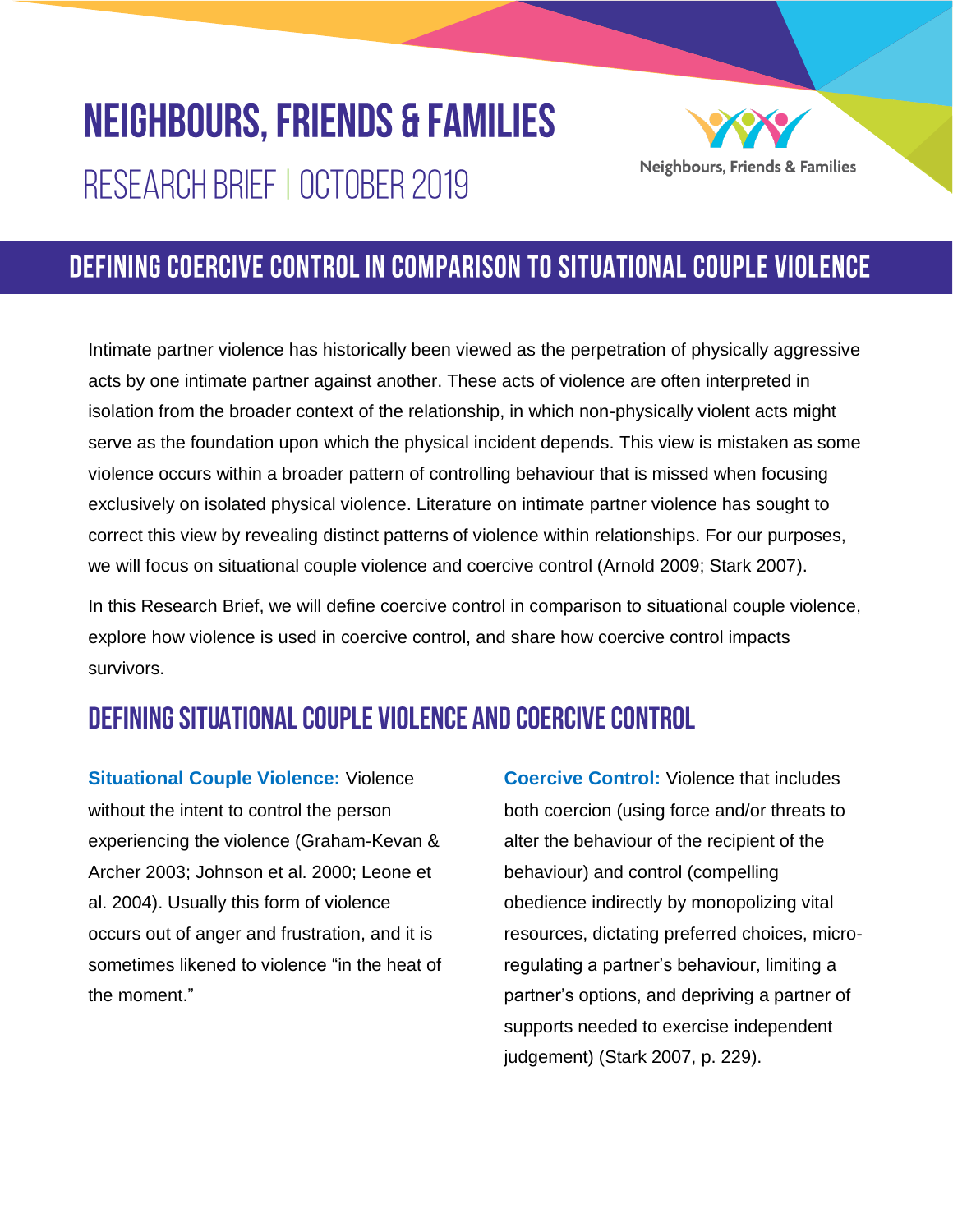Men and women are equally likely to use situational couple violence, but men are more likely to use coercive control than women (Cascardi, O'Leary, Lawrence, & Schlee, 1995; Swan, Gambone, Caldwell, Sullivan, & Snow, 2008; Robertson & Murachver, 2011).

|                                                                   | <b>Situational couple violence</b> | <b>Intimate terrorism</b> |
|-------------------------------------------------------------------|------------------------------------|---------------------------|
| Prevalence in heterosexual<br>relationships                       | 12-18% (Johnson, 2014)             | 2-4% (Johnson, 2014)      |
| Prevalence in same-sex<br>relationships                           | 'Common' (Bartholomew,             | 'Sizeable minority'       |
|                                                                   | 2008)                              | (Bartholomew, 2008)       |
|                                                                   | (Stanley, 2006)                    | (Stanley, 2006)           |
| Frequency of violence                                             | 8% (Ansara, 2010)                  | 57% (Ansara, 2010)        |
| Fearing for one's life                                            | 9% (Ansara, 2010)                  | 60% (Ansara, 2010)        |
| Severity of violence (i.e. injury<br>requiring medical attention) | 13% (Graham-Kevan, 2003)           | 43% (Graham-Kevan, 2003)  |
| Low marital/relationship<br>quality                               | 13% (Frieze, 1989)                 | 50% (Frieze, 1989)        |
| Likelihood of leaving the<br>relationship more than once          | 26% (Frieze, 1989)                 | 74% (Frieze, 1989)        |
| Likelihood of violence<br>escalating                              | 20% (Graham-Kevan, 2003)           | 78% (Graham-Kevan, 2003)  |

*Table adapted from [Tavistock Relationships.ac.uk](https://tavistockrelationships.ac.uk/policy-research/policy-briefings/914-couples-with-situational-violence)*

## **VIOLENCE IN COERCIVE CONTROL**

Violence perpetuated through coercive control is based on the belief that the one experiencing the abuse will be punished for not following the abuser's rules/demands (Dutton & Goodman 2005). The threat of violence, regardless of actually being present, must be perceived as credible by the survivor. In this way, a clear distinction is made between situational couple violence, that is not shrouded in a more generalized pattern of controlling behaviour, and coercive control, which is not always accompanied by physical violence against the survivor.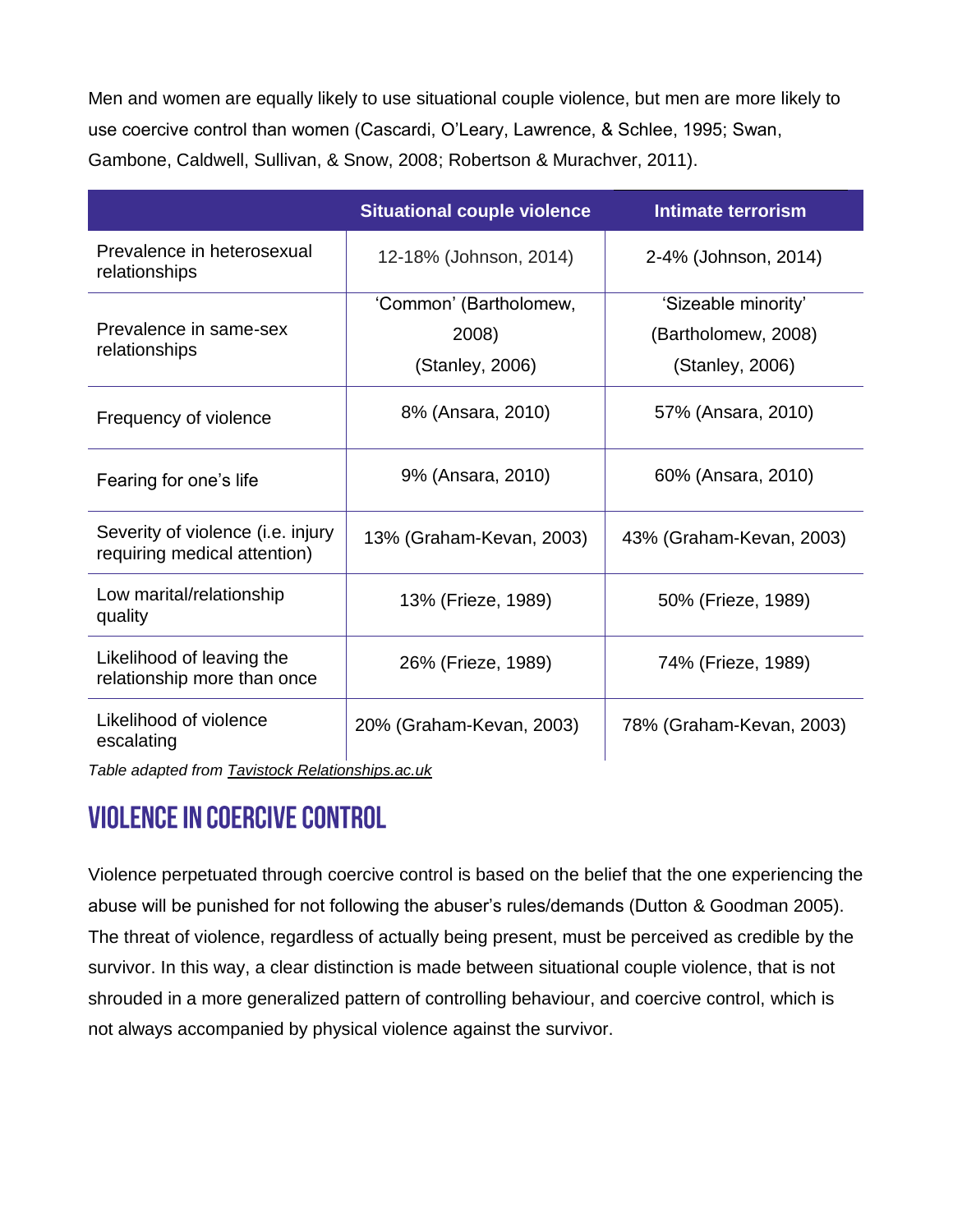The violence used in **coercive control** includes:

- Intimidation (e.g., stalking; threats against the individual, their children, or their pets; degradation; surveillance)
- Isolation (e.g., prohibiting them from working or going to events, refusing to interpret or failing to interpret verbal communications from service providers and others)
- Control designed to compel obedience and foster dependence on the one inducing the violence (e.g., withholding or sabotaging needed equipment like wheelchairs, hearing aids, medications, ramps)
- Violence (Lombard and McMillan 2013)

Physical violence may or may not be present within the context of coercive control (Crossman et al. 2016). When coercive control is coupled with physical violence, the severity of the physical violence can be greater than in physically abusive relationships in which coercive control is not present (Campbell et al. 2003; Graham-Kevan & Archer 2009). Indeed, lethal rates of violence are higher in relationships that exhibit coercive control (Campbell et al. 2003).

The presence of physical abuse is predictive of whether or not the person receiving the violence will leave an abusive relationship (Dutton et al. 1999), yet coercive control is not always coupled with physical violence (Crossman et al. 2016), suggesting that survivors of coercive control without physical violence might stay in the abusive relationship longer than if physical violence were present. Therefore, a survivor of coercive control might be subjected to violence for a more prolonged period of time than what would otherwise occur in the presence of physical violence alone.

#### *We need to do more to understand coercive control and the different ways that it operates.*

A facet of coercive control that should be further investigated is how technology can be used to perpetuate the control. Dragiewicz *et. al.* (2018) have proposed the term Technology Facilitated Coercive Control (TFCC) to encompass the technological and relational aspects of patterns of abuse against intimate partners. This includes image-based sexual abuse, harassment on social media, monitoring emails and accounts, and publishing private information. Survivors have shared how TFCC is unique as, compared to in-person encounters, online messages can reach many different people and stay documented on websites (Dragiewicz et. al. 2018).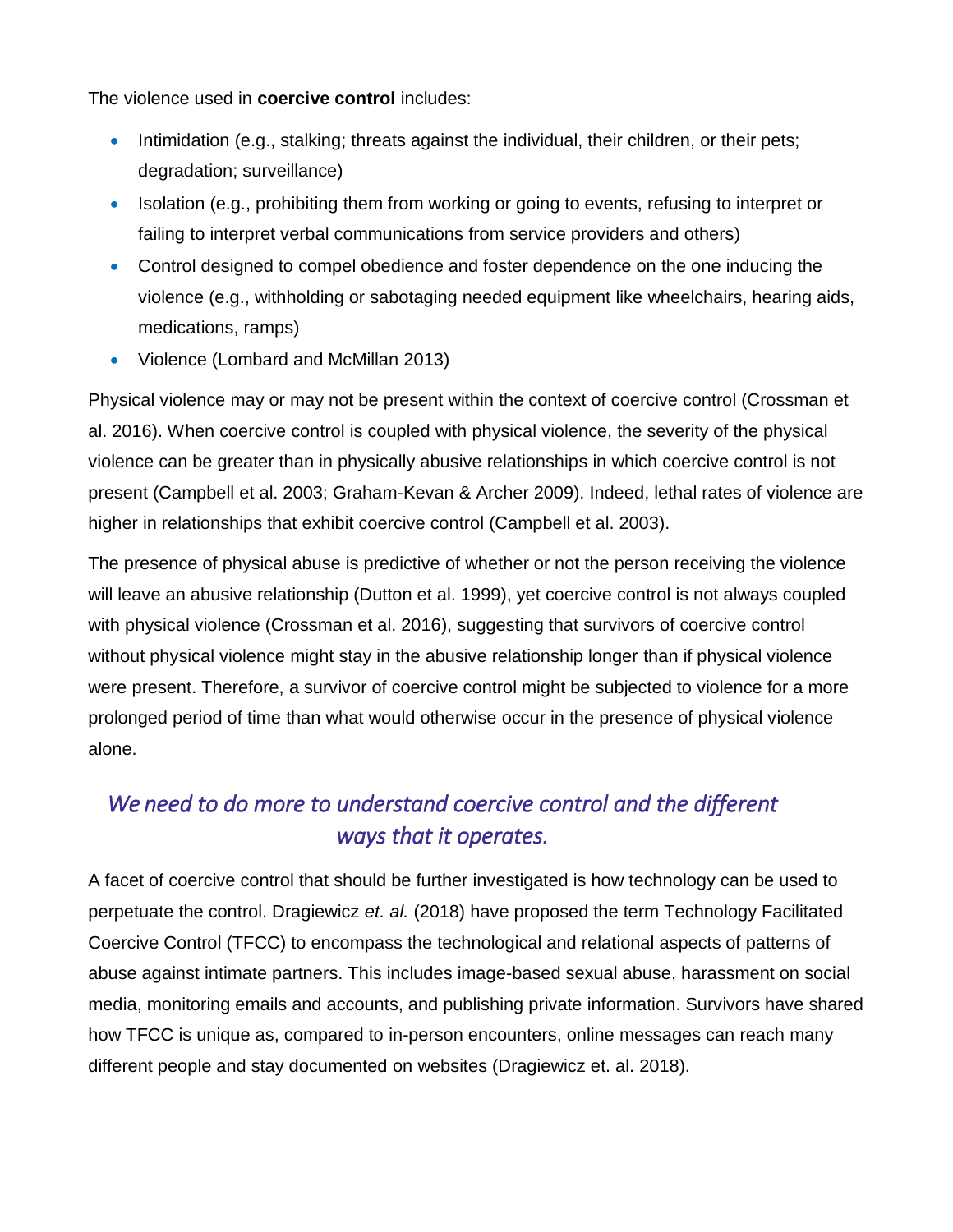## **IMPACTS OF COERCIVE CONTROL**

A unique aspect of coercive control is that it is omnipresent and psychological in nature, affecting all aspects of life for the one subjected to the abuse. Within the context of coercive control, the abuse often permeates many or all facets of life including, but not limited to, personal hygiene, sexual relationships/performance, relationships with family and friends, finances, and performance of household duties. As such, an individual cannot easily escape the violence because so many areas of their life are controlled. This seemingly omnipresent threat fosters an environment in which the recipient of the abuse feels trapped not only in their home, but in seemingly benign occurrences throughout the course of their day (e.g., shopping for the "right" cut of meat at the grocery store) (Williamson 2010). As such, an individual's sense of self, independence, and freedom can begin to erode, leaving the individual experiencing the violence without the feeling of autonomy.

## INTIMATE PARTNER VIOLENCE DISCUSSIONS MUST INCLUDE COERCIVE CONTROL

Reframing intimate partner violence to incorporate coercive control, as opposed to isolated incidents of physical violence that are not intended to control the survivor, better portrays the different experience of individuals experiencing intimate partner violence. Additionally, it will serve to validate the psychological and emotional distress experienced by survivors of intimate partner violence in the absence of physical assault.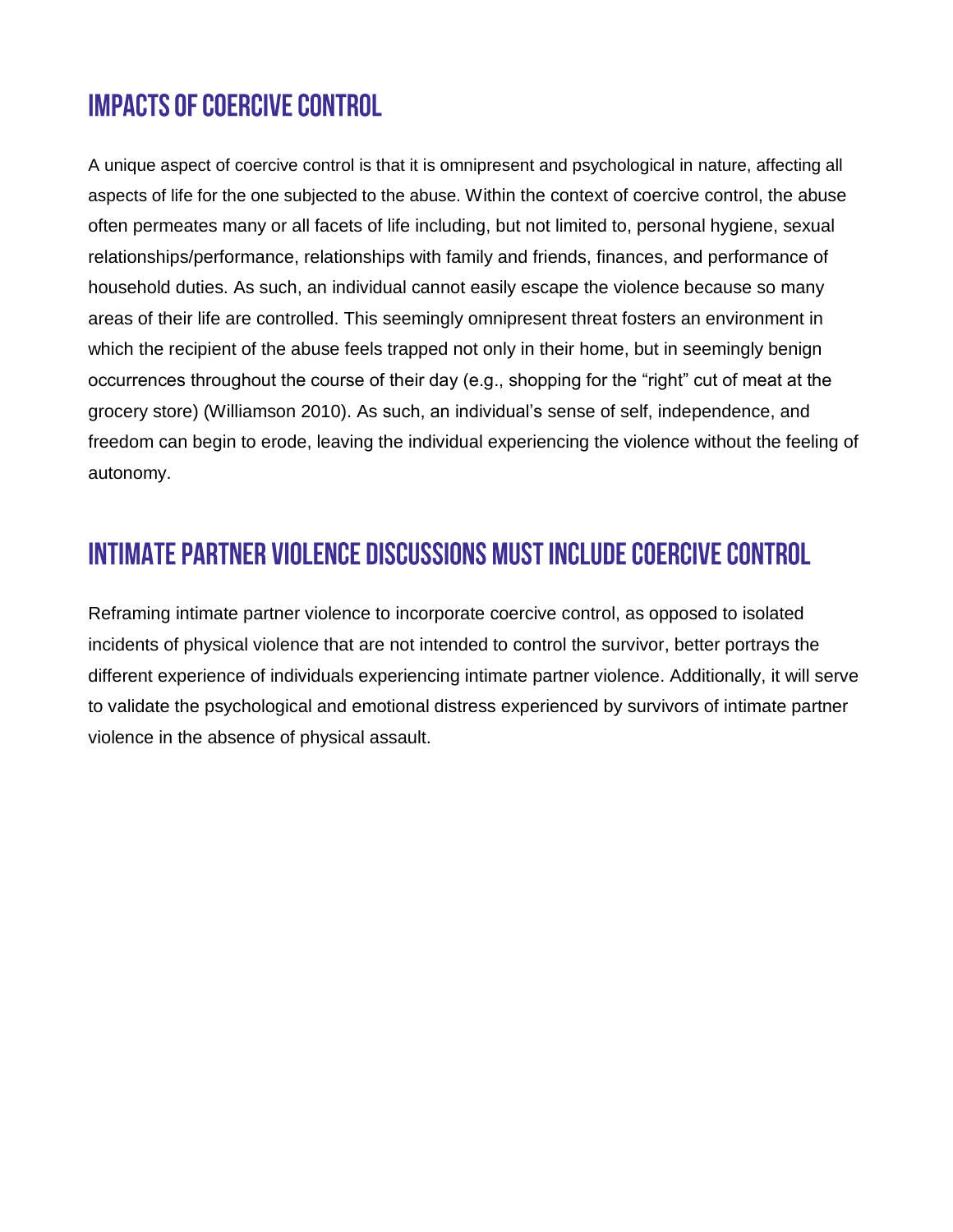## **REFERENCES**

- Ansara, D. L., & Hindin, M. J. (2010). Exploring gender differences in the patterns of intimate partner violence in Canada: A latent class approach. Journal of Epidemiology and Community Health, 64, 849-854.
- Arnold, G. (2009). A battered women's movement perspective of coercive control. *Violence Against Women*, *15*(12), 1432–1443. doi:10.1177/1077801209346836

Bartholomew, K., et al. (2008). Patterns of Abuse in Male Same-Sex Relationships. Violence and Victims 23, 5, 617-636

- Campbell, J. C., Webster, D., Koziol-Mclain, J., Block, C., Campbell, D., Curry, M. A., et al. (2003). *Risk Factors for Femicide in Abusive Relationships: Results From a Multisite Case Control Study Femicide Cases*. *American Journal of Public Health Public Health* (Vol. 93).
- Cascardi, M., O'Leary, K. D., Lawrence, E. E., & Schlee, K. A. (1995). Characteristics of women physically abused by their spouses and who seek treatment regarding marital conflict. *Journal of consulting and clinical psychology*, *63*(4), 616–623.
- Crossman, K. A., Hardesty, J. L., & Raffaelli, M. (2016). "He Could Scare Me Without Laying a Hand on Me": Mothers' Experiences of Nonviolent Coercive Control During Marriage and After Separation. *Violence against women*, *22*(4), 454–473. doi:10.1177/1077801215604744
- Dragiewicz, M., Burgess, J., Matamoros-Fernández, A., Salter, M., Suzor, N. P., Woodlock, D., & Harris, B. (2018). Technology facilitated coercive control: Domestic violence and the competing roles of digital media platforms. *Feminist Media Studies*, 18(4), 609-625. doi:10.1080/14680777.2018.1447341
- Dutton, M A, Goodman, L. A., & Bennett, L. (1999). Court-involved battered women's responses to violence: the role of psychological, physical, and sexual abuse. *Violence and victims*, *14*(1), 89–104.
- Dutton, Mary Ann, & Goodman, L. A. (2005). Coercion in intimate partner violence: Toward a new conceptualization. *Sex Roles*. doi:10.1007/s11199-005-4196-6
- Graham-Kevan, N., & Archer, J. (2003). Intimate terrorism and common couple violence. A test of Johnson's predictions in four British samples. *Journal of interpersonal violence*, *18*(11), 1247–1270. doi:10.1177/0886260503256656
- Graham-Kevan, N., & Archer, J. (2009). Control tactics and partner violence in heterosexual relationships. *Evolution and Human Behavior*. doi:10.1016/j.evolhumbehav.2009.06.007
- Frieze, I. H., Browne, A. (1989). Violence in Marriage. Crime and Justice, 11, Family Violence, pp. 163-218.
- Johnson, L., Johnson, M. P., & Leone, J. M. (2000). JOURNAL OF FAMILY ISSUES / April 2005 The Differential Effects of Intimate Terrorism and Situational Couple Violence Findings From the National Violence Against Women Survey. *JOURNAL OF FAMILY ISSUES*, *26*(3), 322– 349. doi:10.1177/0192513X04270345